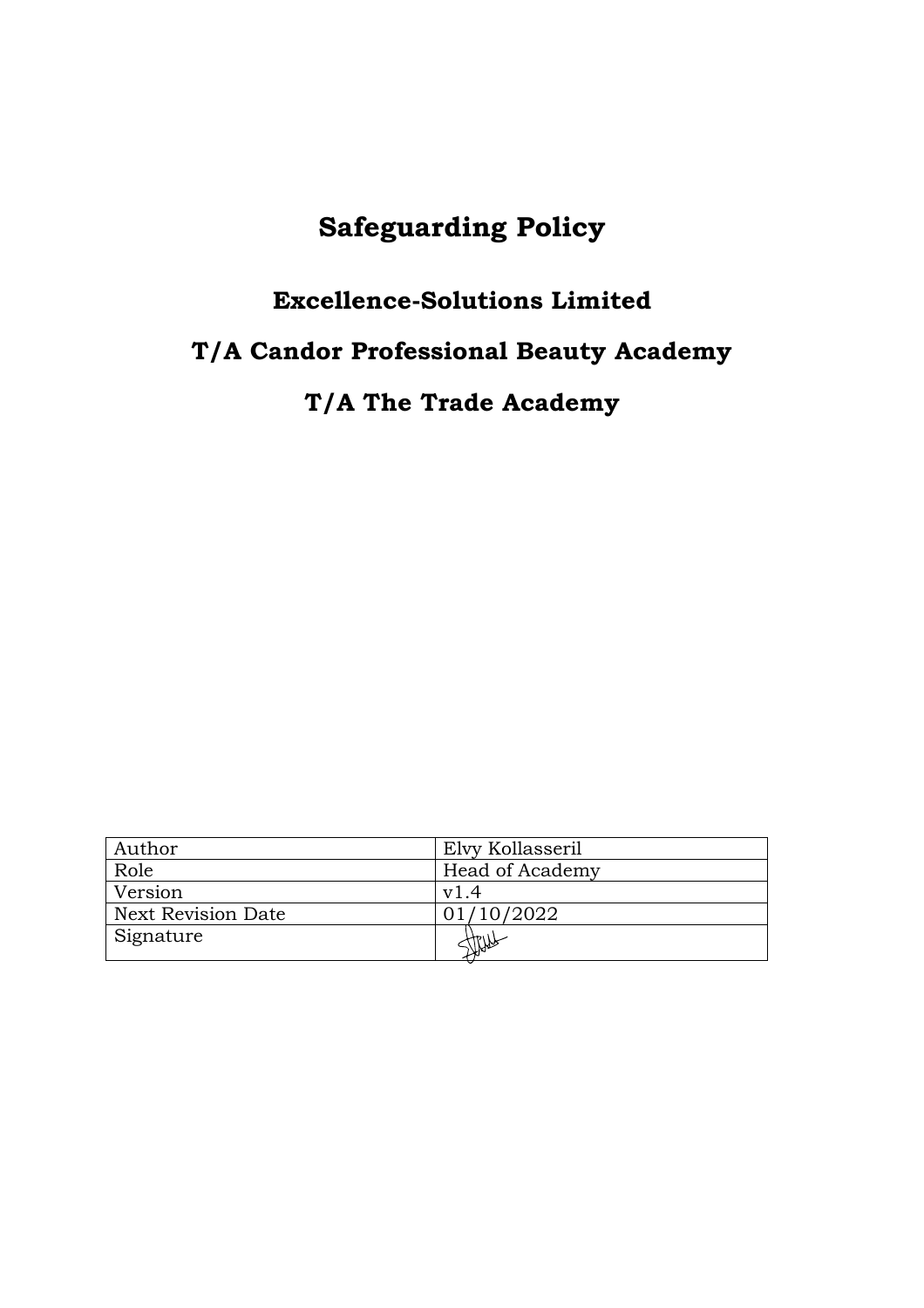At Excellence-Solutions we take our responsibility to ensure the safety of our apprentices very seriously.

We are committed to working together to create an enriching learning experience, and to ensure the highest levels of apprentice safety and wellbeing.

Excellence-Solutions has a clear commitment to safeguarding, which is overseen by the Head of Academy/Lead Safeguarding Practitioner who promotes and implements the Safeguarding Policy, ensuring that it is reviewed regularly and acted upon.

Additionally, all Excellence-Solutions Trainers and Assessors working with apprentices are trained in safeguarding and are able to access additional information, advice and training when appropriate.

The Management and staff at the Academy regard each learner as a unique individual and therefore seek to support learner development in ways which will foster security, confidence and independence. We recognise that high self-esteem, peer support, a safe and secure environment and clear lines of communication with trusted adults helps all young people and adults particularly those at risk of or suffering from abuse. These are regarded as central to the wellbeing of the individual and are therefore seen to be an intrinsic part of all aspects of the curriculum and ethos of the Academy.

### **Aim:**

- To Safeguard all learners and particularly children, young people and adults with identified needs.
- To Safeguard Academy staff, volunteers and partners in carrying out their duties in teaching, supervising and supporting learners at the Academy, other external facilities, in the workplace or distance learning.

### **Scope:**

Applies to:

- All learners and particularly children, young people and adults who may need support
- All staff, volunteers, partners and families living and working at the Academy, other external facilities, in the workplace or distance learning.

## **Policy**

The Academy Management are committed to ensuring safeguarding and promoting the welfare of all learners by:

Prevention - providing a safe environment for young people and adults with additional needs to learn and live in, e.g. through robust staff recruitment, policies and procedures that support safeguarding, a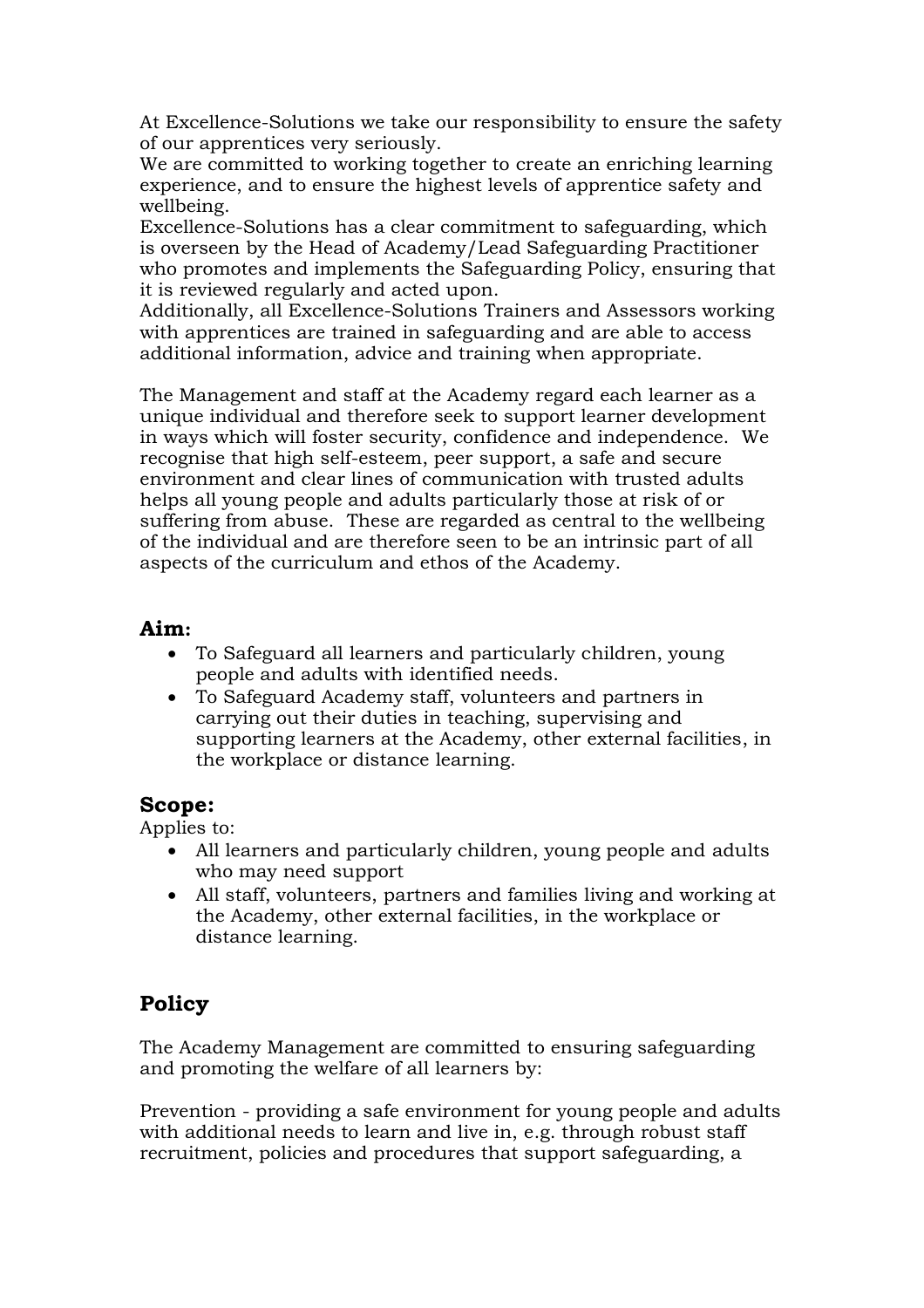positive atmosphere which promotes our values and provides excellent pastoral and welfare support for all learners.

Protection - identifying any young people and adults with additional needs who are suffering, or likely to suffer, significant harm, e.g. by neglect, physical injury, sexual abuse or emotional abuse or any aspect of bullying, harassment or coercion.

Support - taking appropriate action to see that all young people and adults with additional needs are kept safe, both at home and at the Academy.

In pursuit of these aims, the Management will ensure safeguarding is a high priority and approve and annually review policies and procedures with the aim of:

Raising awareness of issues relating to the welfare of young people and adults with additional needs and ensuring the promotion of a safe environment for all learners within the Academy, work placements and related environments. This will be achieved by regularly promoting and embedding safeguarding and health and safety key messages into our teaching, learning and student support.

Following appropriate procedures to ensure staff are trained and supported to respond appropriately and sensitively to safeguarding and child protection concerns. This will be achieved by close monitoring of staff Continuous Performance Development (CPD) training records and following up any none attendance.

Identifying young people and adults who have additional needs and/or at risk of significant harm and providing procedures for reporting concerns. This will be achieved by linking with all staff where disclosures may be discussed.

Establishing clear procedures for reporting and dealing with allegations of abuse against members of staff and or learners. This will include seeking timely advice from external safeguarding agencies when learners are potentially at risk of any harm.

The safe recruitment and employment of staff. This will be achieved by the Human Resource Team and all staff involved in the recruitment process following legislation, policy and procedures.

Providing suitable systems to ensure the safety of visitors and all who visit the Academy. This will be achieved by joint work with the Health and Safety Advisor and ensuring all risks are adequately controlled and regularly reviewed, as necessary.

Providing environments where everyone feels valued, safe and respected where individuals are encouraged to talk and are listened to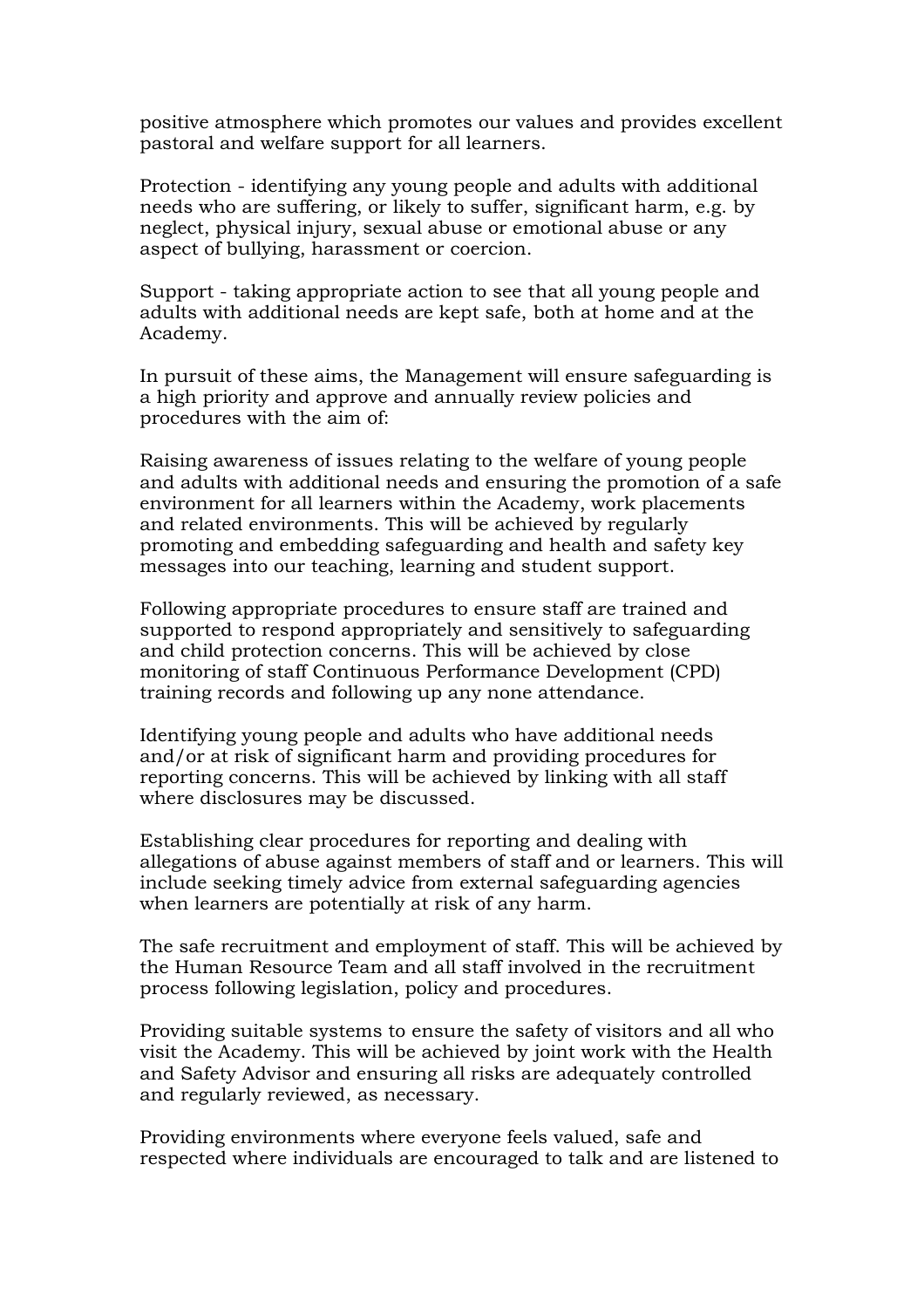and valued. This will be achieved by the regular promotion of the values and embedding these across every area of activity.

In developing and reviewing these safeguarding policies and procedures the management undertake consultation with staff, learners and the relevant bodies including the Local Safeguarding Children Board, the Department for Children, Schools and Families and the Disclosure and Barring Service and follow recommended guidance.

This Policy and the related procedures above are driven by the following legislation and guidance:

# **Child Protection**

- Children Act 1989
- Protection of Children Act 1999
- Education Act 2002
- Children Act 2004
- Working Together to Safeguard Children 2013
- Safeguarding Children and Safer Recruitment in Education DfES 2006
- Safeguarding Vulnerable Groups Act 2006
- West Yorkshire Consortium Child Protection Procedures
- Guidance for Safer Working Practice for Adults who Work with Children and Young People Allegations Management Advisors 2007

# **Adult Protection**

- No Secrets: Guidance on developing and implementing multiagency policies and procedures to protect vulnerable adults from abuse DoH 2000
- London Multi-Agency Safeguarding Adults Policy and Procedures 2013
- Safer Practice, Safer Learning: A whole organisation approach to safeguarding vulnerable adults for the learning and skills sector. NIACE/DfES 2007

# **Safeguarding**

Safeguarding is the overarching term used to describe the protection of the health, wellbeing and human rights of individuals. Under legislation, all parties involved in an apprenticeship must take reasonable action to minimise risks to apprentices.

This includes aspects of the apprentices' experience, both in and outside of the workplace, as well as during any attendance at our training sites.

Many areas are considered to fall under the definition of safeguarding, including: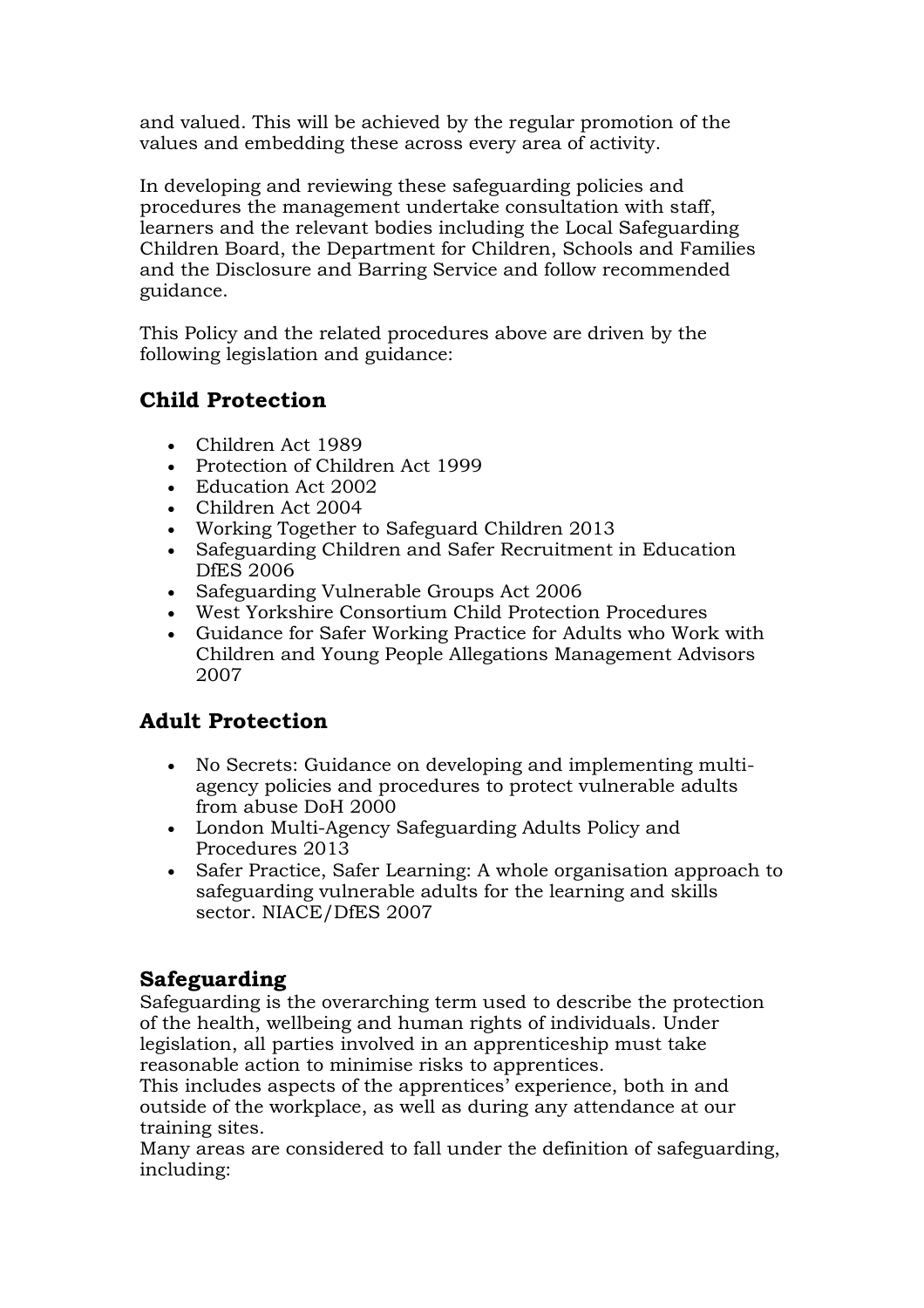- Abuse (Emotional and Physical)
- Bullying (including online)
- Discrimination
- Forced Marriage
- Mental Health
- Neglect and Self-Harm
- Radicalisation and Extremism.

#### **Excellence-Solutions' Role**

- Ensure that employers are aware of their safeguarding obligations, through guidance and training.
- Ensure apprentices have an awareness of safeguarding and understand how to access support services.
- Provide safeguarding training for all employees working with apprentices.
- Ensure staff working with young and vulnerable people are subject to an enhanced Disclosure and Barring service check.
- Maintain open channels of communication with each employer. Apprentices may act very differently depending on their environment and may feel more comfortable discussing sensitive issues with different people.

#### **The Employer's Role**

- Take appropriate steps to safeguard apprentices in the workplace.
- Ensure apprentices understand and undertake safeguarding training in their place of work.
- Ensure that any staff working with apprentices and who are in a position of trust are appropriate for the role and do not present any danger or threat.
- Ensure that any employees working with young or vulnerable people have had an appropriate check completed by the Disclosure and Barring service.
- Ensure the identity of the Safeguarding Lead is known to the apprentice.

### **Prevent**

As part of the Counter-Terrorism and Security Act 2015, FE providers are required to pay 'due regard to the need to prevent individuals from being drawn into terrorism'.

There is no single way of identifying a person who may be vulnerable to extremist ideology, and it is often the culmination of a number of influences. These can include, family, friends or relationships they have made online. Extremism can also include non-violent action. All apprentices studying on a programme with The Academy, will access training sessions in which these issues will be covered.

#### **Excellence-Solutions' Role**

- Provide relevant training for members of staff so that they understand the obligations The Academy has under Prevent Duty and how to manage risks and concerns.
- Have clear procedures in place so that any concerns can immediately be brought to specialist attention.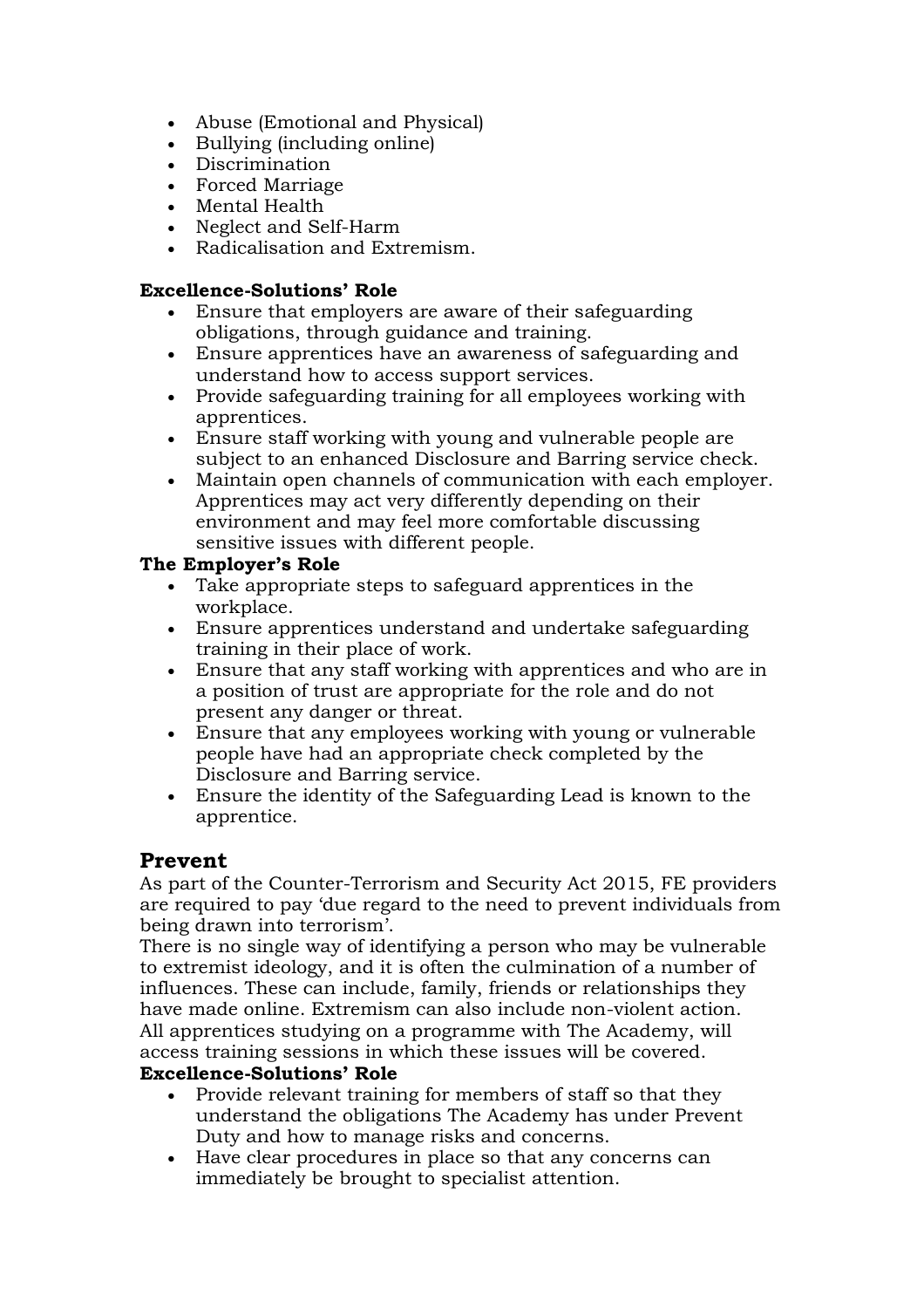- Provide a forum for apprentices to explore these matters.
- Provide a contact for any further information regarding the Prevent Duty.
- Ensure apprentices are able to express views in non- extremist ways and create an environment that encourages respectful free speech.

#### **The Employer's Role**

- Demonstrate a commitment to the principles that underpin the Prevent Duty.
- Seek specialist support if any concerns are raised.

## **British Values**

An important part of Prevent, is also the promotion of British values. These are the norms that shape our society and which are enshrined in law, through legislation such as the Equality Act 2010. British values are described as:

- Democracy
- The rule of law
- Individual liberty and mutual respect
- Tolerance for those with different faiths and beliefs

Apprentices are encouraged to explore ideas in a context where these values are recognised and respected.

#### **Excellence-Solutions' Role**

- To promote British values throughout an apprentice's programme.
- Provide a dedicated programme of study which defines and explores British values and how they influence our society.
- Create opportunities for apprentices to apply their learning to relevant situations and contexts.
- Encourage apprentices to respect each other and their differences, including with regard to protected characteristics outlined in the Equality Act 2010.

#### **The Employer's Role**

- Demonstrate a commitment to British values.
- Adhere to the requirements of the Equality Act 2010.

## **Staying Safe Online**

The increasing use of the internet and digital technology has presented huge opportunities, both to enrich the learning environment for apprentices and also allowing them to expand their personal horizons. However, people are able to access and engage with online content in many ways, so they need to have the skills to be able to use the internet safely and develop appropriate online behaviours. It is paramount that people are aware of ways in which they can protect themselves online and ensure the security of their personal data.

Dangers can include bullying and abuse, revenge porn, grooming, identity theft, and viruses.

An important part of an apprentice's development at university is becoming a critical thinker. Developing this critical mind set will also